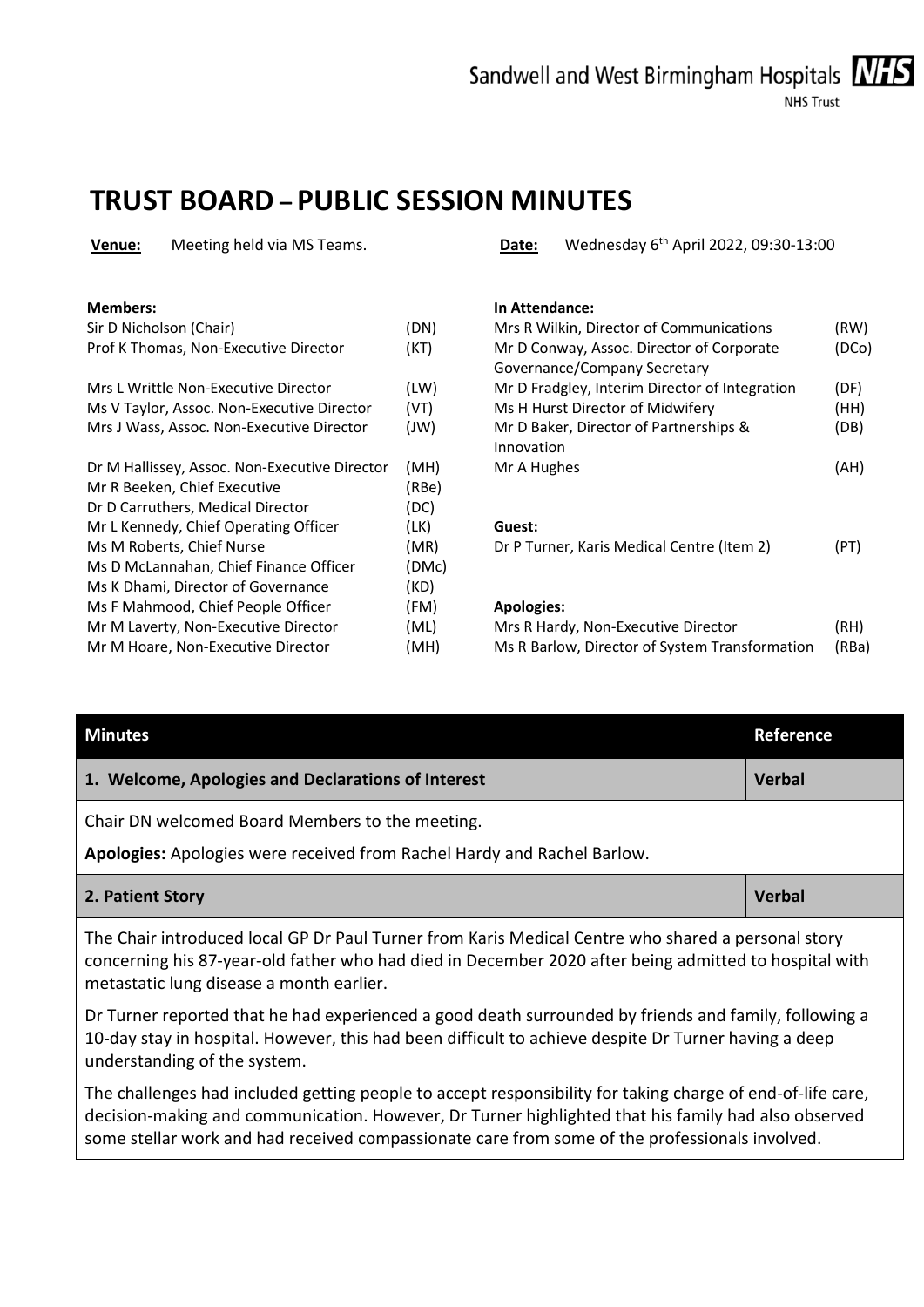**NHS Trust** 

Dr Turner had felt he needed to push for palliative care by calling in favours from friends. He expressed the view that medical professionals were disallowed by the system from recognising – more holistically - what was in front of them.

When frank discussion with clinicians occurred there was a dramatic turnaround in staff care who devoted extra time to their dying patient. He stressed the importance of showing humanity as well as knowledge.

Dr Turner commented that he had been very impressed with the way the Trust had responded to his experience.

LK queried the level of communication between the medical teams and the family. Dr Turner reported that he had been forced to chase for information.

KT queried whether it was a failure to recognise that Dr Turner's father was dying or whether there was an unwillingness to do so. Dr Turner made the point that understanding longitudinal care in the context of the patient was important to identify the fundamental change.

There was a comment that it was clear the Trust did not offer enough consistency and that the privilege that Dr Turner had in terms of being able to call on favours was wrong. Many families would not be articulate enough to navigate through the system. She further expressed the view that the system was sometimes 'emotionally armoured' which meant that trainees and nurses were not empowered to go with what was right. However, it was reported that work was ongoing to improve consistency and the quality of the end-of-life improvement.

Dr Turner suggested better feedback mechanisms to be considered to assist improvements and support offered to patients who were discharged following cancer diagnoses.

DN thanked Dr Turner for his contribution.

| 3. Minutes of the previous meeting, action log and attendance | TB (04/22) 001 |
|---------------------------------------------------------------|----------------|
|                                                               | TB (04/22) 002 |
|                                                               | TB (04/22) 003 |

The minutes of the previous meeting held on 2nd March 2022 were reviewed. The following amendments were made:

- Item 11 *'Workforce cell'*. Percentages, accuracy of vaccination numbers description and sickness numbers to be checked, clarified and reworded as necessary.
- Item 11 *'Place Vaccination Programme' '…1020 members of staff are vaccinated…'* to be changed to 'not vaccinated'.

*'Sickness figures improved to 4%...' –* to be clarified that percentages/figures in this paragraph relate to COVID sickness figures.

• Action  $log -$  Action 3 to be clarified.

The action log was reviewed. It was noted that some actions related to items to be discussed on the agenda, whilst others had been completed. Updates were as follows:

 *TB (01/22) 007 - Identify priorities for a Board discussion and analyse the overall deterioration in Public View metrics to name any underlying issues.*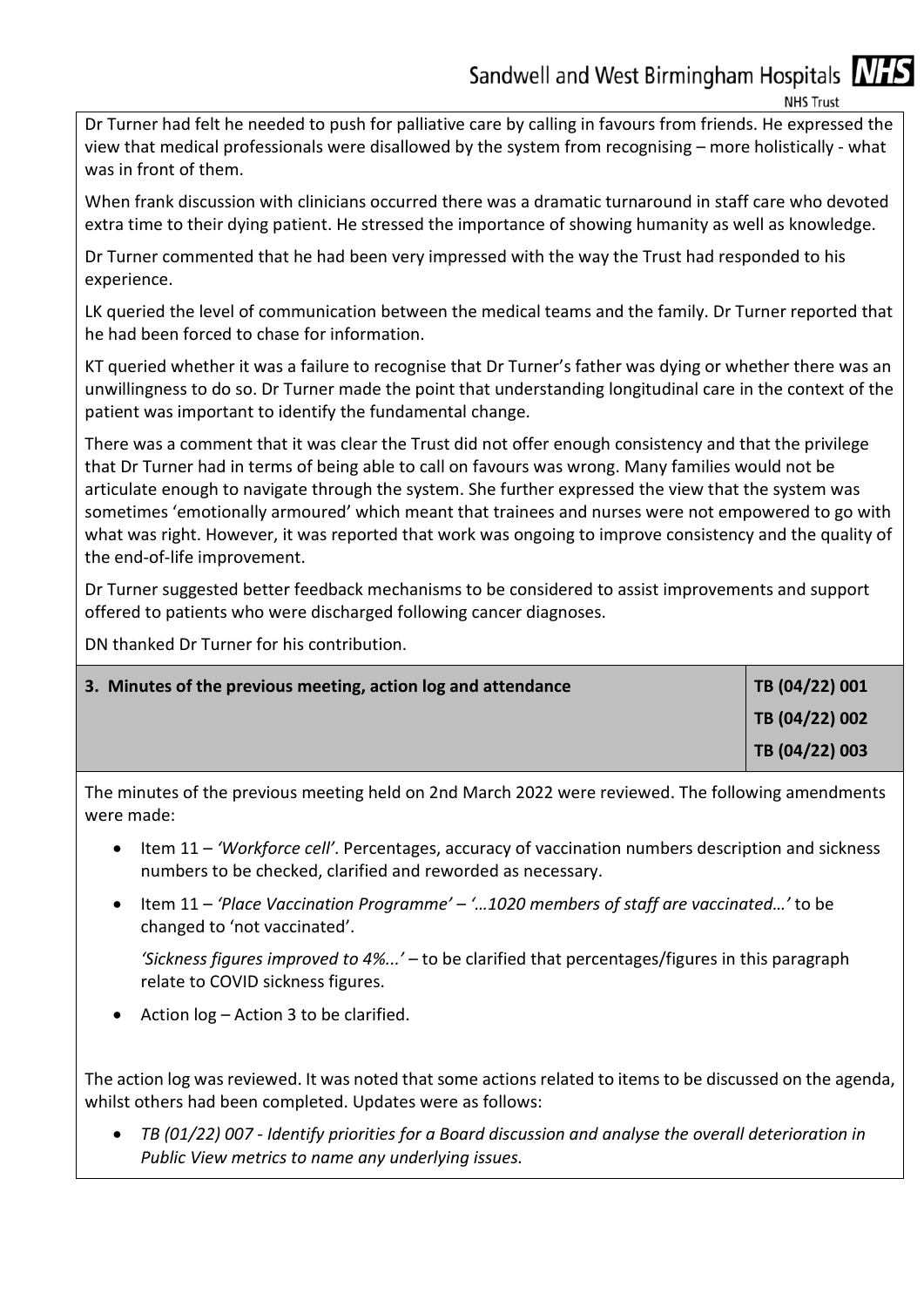**NHS Trust** 

DB commented that an issue identified by the paper was for the Public View organisation to conduct another review later in the year. Secondly, DB stated he had commenced looking at other items already identified by Public View which would hopefully be ready for reporting to the June 2022 Board.

 *TB (03/22) Patient Story - Loren Wood to be involved in accreditation programme and on reviewing existing training.* 

FM reported that the feedback had been scoped and incorporated into the accredited training programme. A comprehensive overview would be presented to POD (People & OD) Committee in June 2022 for assurance and sign-off.

 *TB (03/22) Patient Story - Follow up with Anna Locksley to involve Loren Wood in the End of Life Six Promises.* 

DF reported that this work had now been **completed.** A plan of action had been put in place with the Mortuary and End of Life teams.

### **4. Chair's opening comments Verbal** *I* **Verbal** *Verbal* **<b>Verbal**

The Chair commented that the previous week had seen the publication of the second Ockenden Report in relation to Maternity Services which had made 92 important recommendations.

However, the Chair expressed the view that fundamentally, its focus was about treating staff properly and being satisfied that safe staffing was being provided. It was acknowledged that in responding to the Report, listening to patients, mothers and families would be critically important.

### **5. Chief Executive's Report TB (04/22) 004**

RBe presented his report making the following points to note:

### **The Provider Collaborative**

RBe explained that in the Black Country system, the Acute Collaboration Programme, which represented the integration of workforce and services between the respective Acute Community Trusts, would be retained, but would be now governed by a formal Provider Collaborative Board. This Board was in the process of being established with the respective organisations.

SWBH would be pursuing both Dudley Integrated Healthcare and Black Country Healthcare Trust to be associate members of the provider collaborative. This followed the pathway set out by NHS England (NHSE) guidance.

Critically important would be for progress to be made - through acute collaboration - with respect to service user and service change within the next 12 months approx., to validate the amount of time and effort expended on the project. Positively, RBe, commented that clinicians from different organisations had already started to collaborate and plan changes.

### **COVID-19 public enquiry**

RBe reminded the Board that in terms of the COVID public enquiry, the Trust would need to affirm its previous decision that it would like to explore being a voluntary core participant, once that definition was determined.

RBe formally welcomed Daren Fradgley as the Trust's Chief Integration Officer following his substantive appointment to the role. It was reported that he would lead the place-based partnership in Sandwell

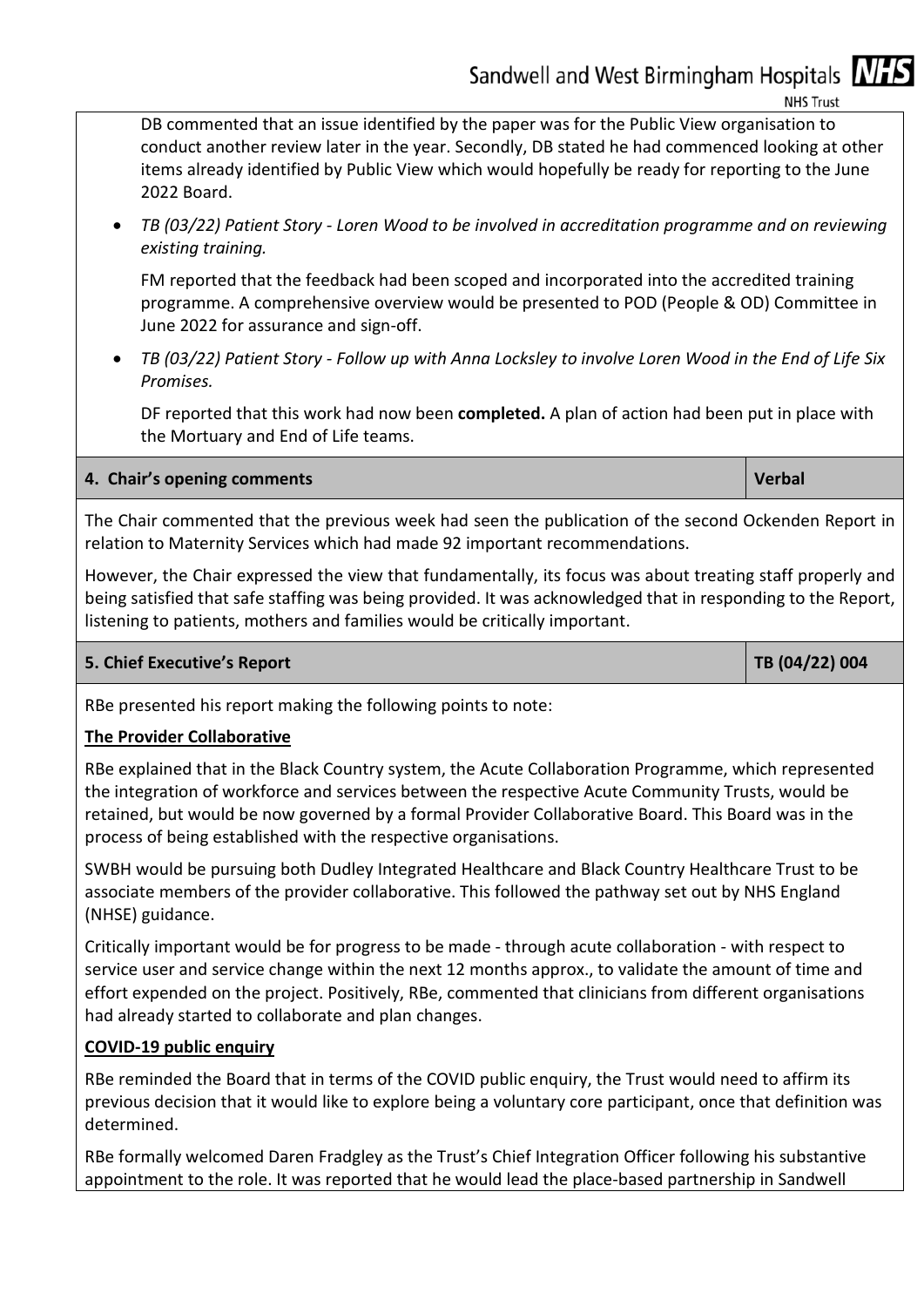**NHS Trust** 

which was hosted by SWBH and would also be expected to heavily influence the place-based partnership work in Ladywood and Perry Barr. In addition, he would be leading the Trust's Primary Care Community Care services, on a day-to-day basis, from 1<sup>st</sup> April 2022.

### **Transfer of Ladywood and Perry Barr to BSOL**

RBe reminded the Board of the three key tests the Trust wanted assurance on in relation to the transfer of Ladywood and Perry Barr from the Black Country system to the Birmingham and Solihull system (BSOL).

RBe asserted that the Trust was currently partially assured on each of its key tests but queried whether the Board would require any specific further assurance ahead of the 1<sup>st</sup> July 2022 transfer date.

### **Urgent Care**

In his role as the Urgent Care Lead for the Black Country system, RBe commented that it would be important to record that the ambulance service, acute hospitals and community teams among others, were currently under significant and unprecedented pressure.

There were currently huge demands on the Urgent Care pathway. Attendances [to hospital], admissions and ambulance conveyances had been greater than had been seen for considerable time. A challenge remained in terms of discharge from hospital across the Black Country.

RBe stated that [dealing with this pressure] was the biggest clinical risk presently faced by the NHS. SWBH had been working closely with the ambulance service to improve the visibility of calls and in exploring new ways to get people off ambulances safely and quickly so that crews could get back on the road to improve response times.

In response to a query from ML with respect to MMUH, RBe explained that verbal assurances had been given from both systems (Black Country and BSOL) in terms of supporting MMUH with activity and funding flows etc. However, RBe stated that once the Trust Board had scrutinised and signed off the business case and affordability, the Trust would formally engage with both systems to socialise the acute care model, workforce plans and start to formalise the Trusts requests for revenue funding to support MMUH.

DN commented that based on his experience of public enquiries, he would be surprised if SWBH wanted to be a core participant of the COVID-19 enquiry because this would require commissioning of a legal team. However, he was supportive of a more general contribution.

In terms of handling the increasing pressure, DN reported there were some pragmatic safety issues which would need to be addressed immediately at the front end of NHS organisations.

### **6. Questions from members of the public Contract Contract Contract Contract Contract Contract Contract Contract Contract Contract Contract Contract Contract Contract Contract Contract Contract Contract Contract Contract C**

MR reported that a female member of the public had queried whether it would be possible to have more than one birth partner in attendance for delivery. It was reported that she had been responded to via email informing her that a pilot was being conducted, which would allow a second birthing partner into the Maternity Department. In this case, the situation concerned a mother attending her daughter's birth.

MR reported that this position, however, would be reviewed weekly because of the current rising COVID case numbers in the community.

| <b>WELL LED</b>                    |                    |
|------------------------------------|--------------------|
| 7. Board Assurance Framework (BAF) | $ $ TB (04/22) 005 |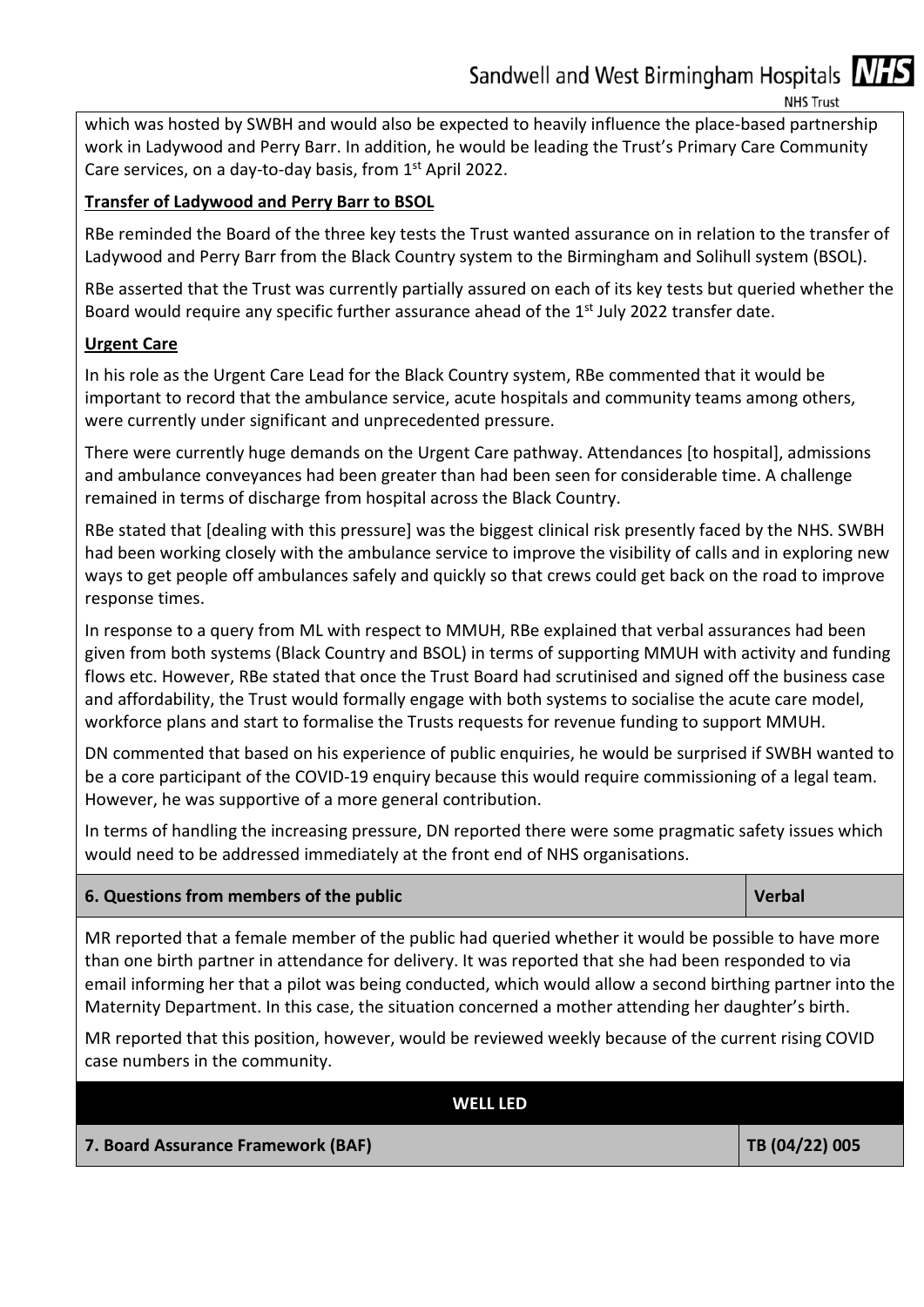**NHS Trust** 

DN reported that detailed work had been carried out with respect to the BAF over recent months. He introduced KD and AH who made the following points to note:

KD referred Board members to the paper which was being brought to the Board for sign-off. KD advised that the document had benefited from extensive contributions at various levels and through the Board sub-committees, commenting that the BAF would be expected to shape the Board agenda, sub-committee work and executive conversations going forward.

She highlighted the risk scores for noting.

AH commented that the next steps would be important and commented that it was a document which would be expected to significantly evolve over time. He highlighted the behavioural pieces which would add significantly to governance more generally.

JV welcomed the document as one that simplified complexity and commented that it would be important for it to be utilised to track and measure the right things.

ML suggested adding a table to the front page of the BAF which would identify top risks 'at a glance'.

DF raised the importance of risk mitigations and holding the leadership team to account in terms of the risk appetite. AH commented that the risk appetite reflected where the Board might want to seize an opportunity, whereas the risk score represented where things currently sat.

LW queried whether the support was in place to be able to effectively drive delivery of the BAF. KD stated there had been a high level of engagement with executives. Links to the Trust's Risk Register would also be important to achieve the target risk score over time.

DN expressed the view that the BAF had become an excellent document which was better than the ones he had seen in other organisations. He commended KD and DCo, sub-committee Chairs and AH for their detailed work.

Following the discussion, the Board **APPROVED** the BAF as a live management tool for immediate implementation. It also **APPROVED** next steps.

It was agreed that the Board would **RECEIVE** the first quarterly update report at its meeting in July 2022.

| 8. Strategy Accountability Report | $ $ TB (04/22) 006 |
|-----------------------------------|--------------------|
|-----------------------------------|--------------------|

DB referred Board members to the paper which set out the accountability structures of the Trust Board committees, which he stated had been accepted by the committees it had been presented to.

The request was for the Board to agree that the metrics would be built into the Terms of Reference. The frameworks would also be included.

ML queried how the Trust would track its EDI (Equality, Diversity and Inclusion) performance, priorities and objectives with respect to People and Organisational Development. This had been a strong theme from the Staff Survey. DB reported that a paper informed by a new EDI scoreboard would be presented at the next POD Committee meeting containing an initial set of metrics for discussion.

DN expressed the view that it would be inconceivable there would not be some EDI numbers in the Trust's Board Level Metrics.

FM reported that a paper would be presented to the May 2022 POD Committee meeting with an update on the EDI action plan and demonstrating compliance against national indicators.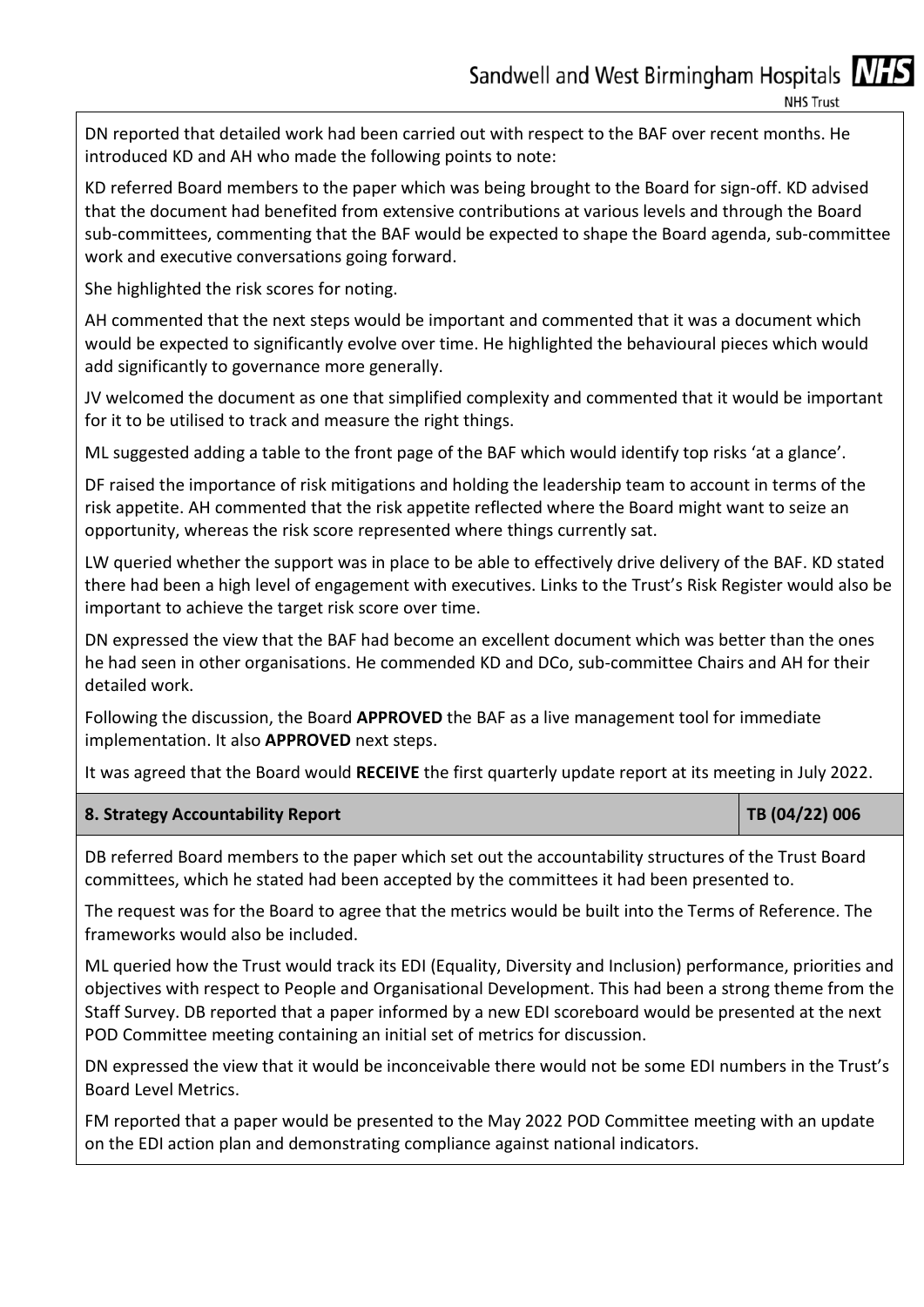**NHS Trust** 

RBe reported that the Trust could not go beyond 24 Board Level Metrics. He stated that the challenge would be to ensure the delivery programmes driving the Trust's strategic objectives developed controls to satisfy the sub-committees that the risks identified in the BAF were moving in the right direction.

LW stated that it would be important for inclusion to be part of the metrics and any decision should be accompanied by this caveat.

The Board **AGREED** the proposal to support the development of new Terms of Reference in the Committees and Forward Planners with alignment to the Trust Strategy, the Board Level Metrics and where applicable, the further CQC supporting documents.

### **Our Patients**

### **9. Our Patients: Dashboard TB (04/22) 007**

DN referred Board members to the Board Level Metrics relating to patients for comments.

DC raised the progress made with respect to sepsis diagnosis and treatment. Sepsis Improvement Week had been held, with a team reviewing the sepsis pathway in ED to identify potential improvements. DC reported that engagement had been excellent with some good practice observed, but also some learnings identified. Progress would be reported to the next Q&S Committee.

In terms of safe doctor staffing, DC highlighted that information in the paper related to the overall position and substantive posts to fill. This too would be further discussed at the forthcoming Q&S Committee.

In terms of responsiveness and effectiveness, LK reported that from February 2022, the Trust had been including the UTC data within the Trust's 4-hour performance which previously hadn't been included. Therefore, a step change in performance would be observed for the Trust's EAS Standard (a 3% increase approx.) Ward flow had been improved to around 77% for March 2022. This positioned the Trust in the top quartile nationally.

LK stated that currently, high attendances were included as a positive, however, LK pointed out that low attendances from an ED perspective should really be the focus because this demonstrated that the system was working collaboratively to avoid ED attendances.

Another month of decline with respect to RTT had been observed. LK forecast that an improvement was unlikely to be observed until June 2022. Compliance to the RTT standard would probably be reached in the late summer/autumn of 2023. Whilst this appeared to be a long time, it was in line with (or slightly ahead of) national recovery targets to eradicate 78-week waits by the end of the year (2022).

A deep dive had been conducted into the Urgent Community Response standard. LK advised that the Trust would be reporting delivery of 73% against the standard in March 2022. Therefore, the Trust was meeting the national requirement in this area.

MR reported that work was progressing in terms of FFT/patient experience. Some projects were ongoing in the Eye Centre to address a number of complaints. Some work was also being conducted with the FFT provider with respect to improving data. There would be quarterly updates to the Q&S Committee going forward.

LK reported there had been significant safety concerns around the ability for WMAS to respond to Category 1/2/&3 calls. In terms of their response rate, the problems had escalated over the last week. However, ambulance handovers had improved at the City site, despite the significant conveyancing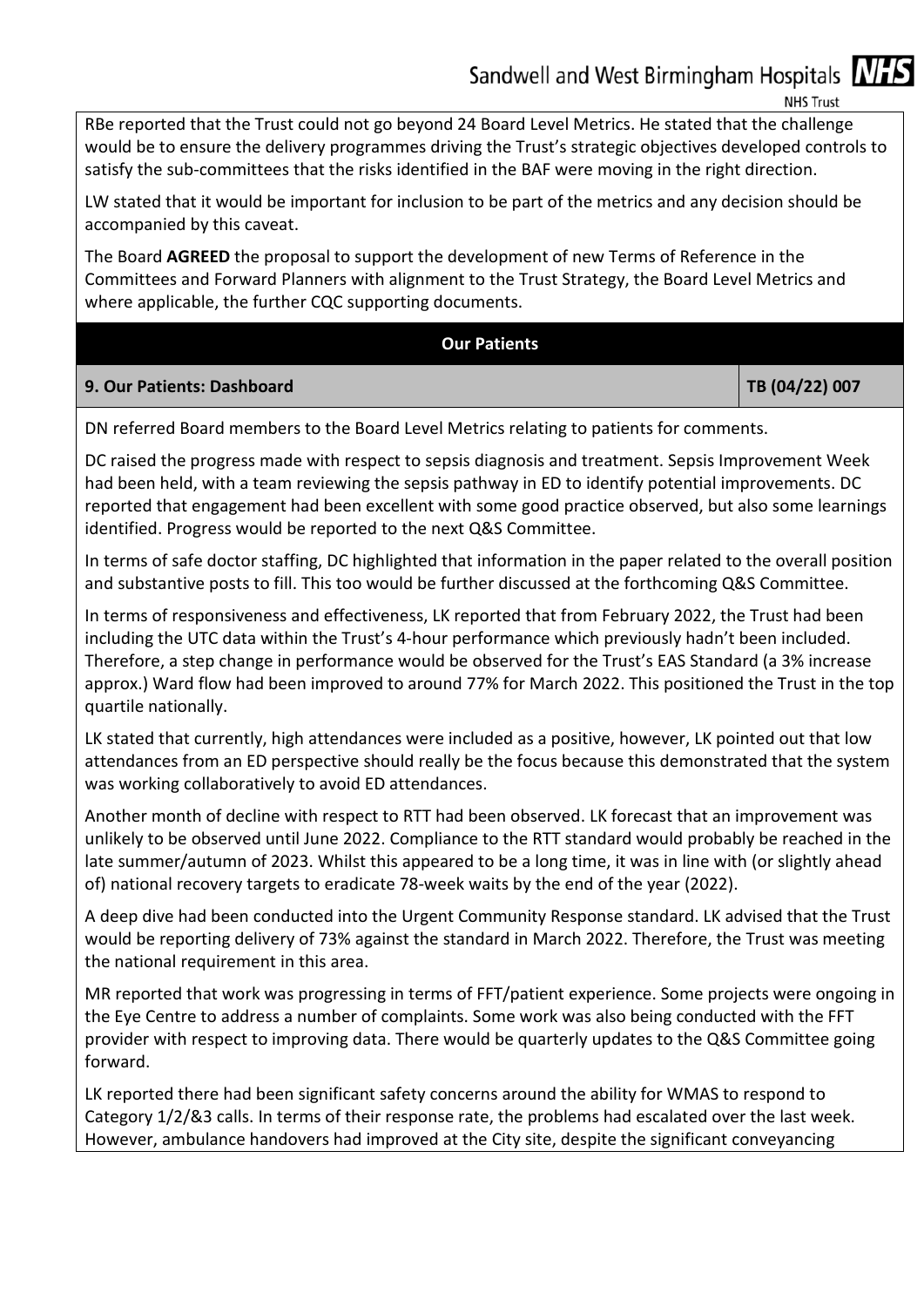**NHS Trust** 

increase. Over 63% of ambulances had been handed over within 15 minutes which topped regional performance.

Figures for Sandwell however, had decreased slightly, recording just under 30% of ambulances handed over within 15 minutes. This issue was linked to bed pressures and flow which meant the hospital was not able to offload as quickly as desired. The increase in conveyancing had also contributed, but it was noted that the problem was multi factorial. DN requested that actions taken to improve performance be included in the next report to Board to enable tracking.

DN further suggested the Board should be looking for improvements relative to others [similar organisations]. This remained upper quartile currently and the Board would be relentless in pursuing improvements for patients.

10. Receive the update from the Quality and Safety Committee held on 23<sup>rd</sup> March 2022 **TB (04/22) 008** 

The report was taken as read. LW highlighted that Q&S Committee members had agreed that the BAF work was a good representation of the key risks.

In terms of MMUH, the Committee had received a helpful and comprehensive presentation from LK, MR and DC, focusing on four key areas of work:

- o The Acute Care Model
- o Activity and capacity assumptions
- o Transformation of clinical models
- o 7-day working

LW reported that the consensus had identified three key risks:

- o Workforce
- o The ability of the Trust to meet activity assumptions.
- o Interdependencies between specialties (avoidance of siloed working)

LW reported that the Committee had felt reasonably assured as a Committee with regards to the MMUH work. The topic would continue to be a feature of future meetings.

Also discussed was the IT outage which had occurred in 2021. The Committee had received an update on the work and Dudley group of hospitals had carried out an external review of how it had been handled. Good progress had been made and LW reported that learnings had been useful for other parts of the Trust.

Some outstanding actions remained. However, LW reported that the Committee was reasonably assured on progress on these.

Sepsis had also been discussed and further work on this topic would be reviewed by the Committee in future months.

The Maternity dashboard had shown an increase in midwifery referrals and a related strain on services. This would be carefully monitored. Perinatal mortality remained low, but challenges remained with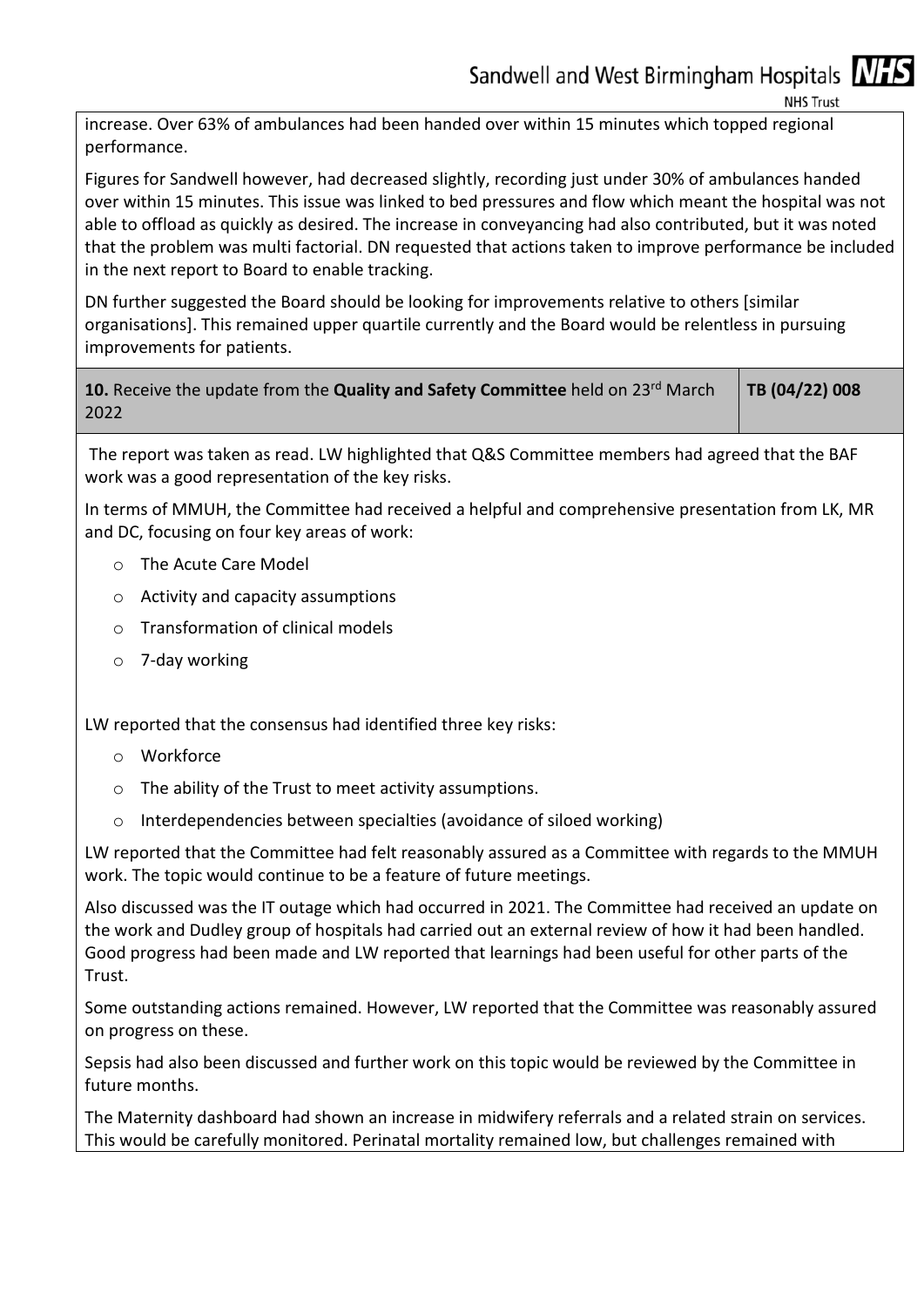**NHS Trust** 

respect to maintaining the medical workforce in the neonatal area and this would be further discussed at the next Committee meeting.

A comprehensive report on safeguarding had been discussed. The strain around 'looked after' children had been recognised in particular and would be discussed at a future Q&S Committee meeting and therefore, LW reported the Committee was only able to give partial assurance because this work was ongoing.

**11.** Receive the update from the **Finance, Investments and Performance Committee**  held on 25<sup>th</sup> March 2021 **TB (04/22) 009** 

The report was taken as read. MH highlighted the MMUH business case, commenting there were still a number of items to be addressed, with a lot of significant work still required.

Planning for 2022/23 was also a focus, particularly the ability of the Trust to fulfil the Workforce Plan given the recruitment challenges, which was also a national issue.

| 12. COVID-19 overview |  |  |  |  |  |
|-----------------------|--|--|--|--|--|
|-----------------------|--|--|--|--|--|

**12. COVID-19 overview TB (04/22) 010** 

DN introduced the paper, acknowledging that the meeting would be the last time the report would be seen in its current format.

LK referred Board members to the paper and asked it to challenge and accept the changes under the IPC, note the policy update and approve the removal of the topic as a standing agenda item for the Board, but continue to monitor the issue through the Q&S Committee.

LK advised that the community infection rate (at the time of writing the paper) had seen a small increase and was being monitored for its potential impacts on the organisation. Ward areas had been recalibrated to go back to pre-COVID levels for April 2022.

However, there had recently been exponential growth in COVID numbers, albeit that most cases were secondary infections to the health problems for which patients were being admitted. Inpatient numbers were (at the time of the meeting) in excess of 130 compared to 35 at the time of writing the paper. This situation was replicated across other parts of the system. Only a few patients had been admitted to Critical Care but this was being monitored.

It was noted that nosocomial infection rates were low. Flow of both COVID and non-COVID patients were still being maintained and managed reasonably well.

MR confirmed there had only been three outbreaks of hospital-acquired infection. New national IPC guidelines in relation to COVID had been received. These were being worked through and no changes would be made to current ways of working until it had been discussed as a system.

WZ queried visitor guidelines and potential language barriers. MR confirmed that second people were allowed in (interpreters) when required.

DN queried whether people would eventually be admitted to the wards with or without infection. LK opined this was probable but acknowledged it would be a difficult issue to manage. DC commented that flu cases was also complicating the situation.

DN commented that it was remarkable that the organisation had maintained low rates of nosocomial infection given the pressure it was under and commended infection control efforts by executives, managers and staff.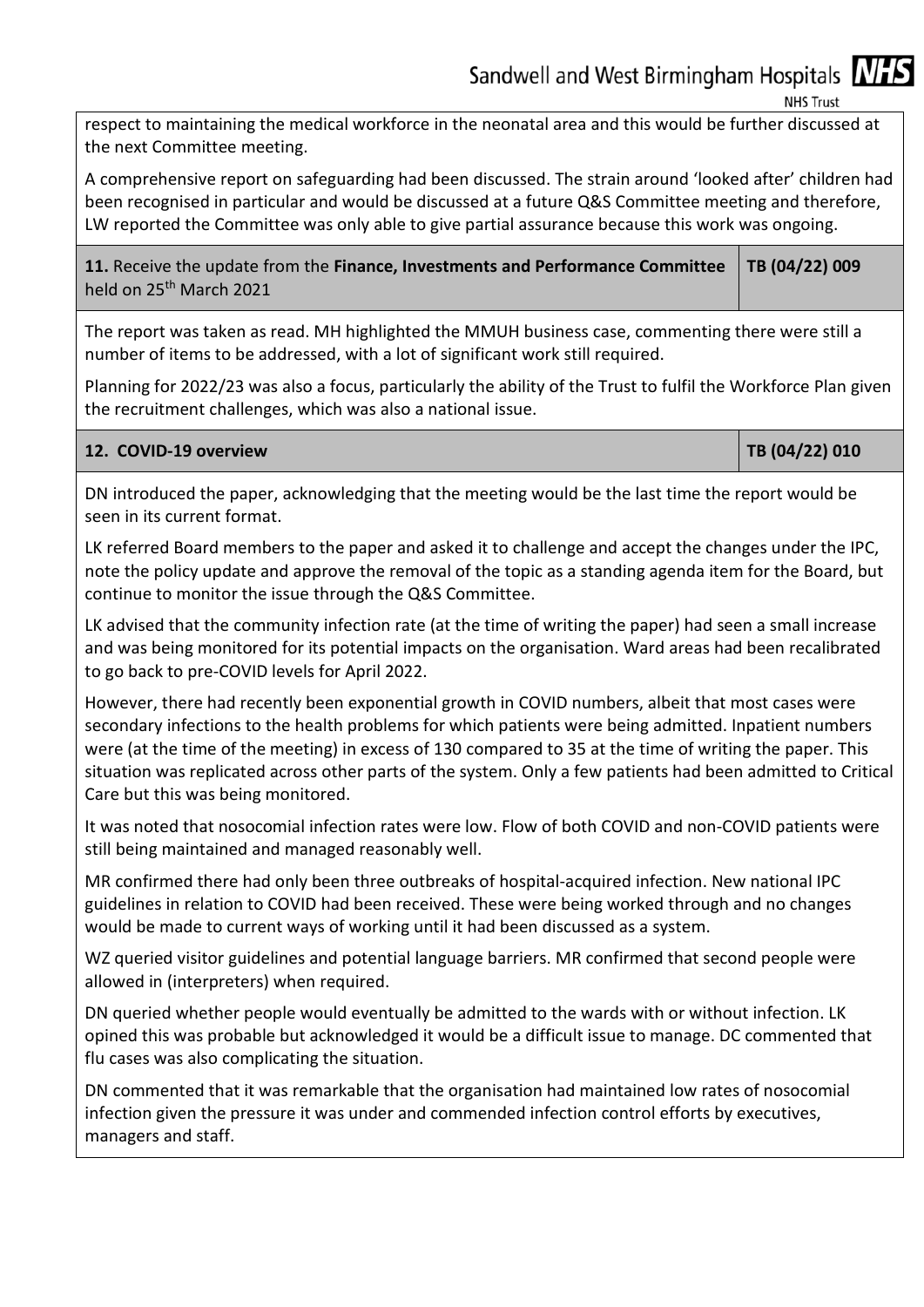**NHS Trust** 

The Board **ACCEPTED** the changes in IPC, **NOTED** the VCOD policy and **APPROVED** the removal of the standard agenda item around COVID-19

### **13. Finance Report: Month 11 <b>TB** (04/22) 011

DMc reported that the key message from an income and expenditure (I&E) perspective was that the Trust was on track to deliver its forecast surplus. The year-end position was expected to be visible shortly.

It was reported that capital would be more challenging to balance, but the Trust was still hoping to balance it against its capital resource limit, without too much of a underspend.

The Trust was confident with respect to IT and equipment and slightly less confident on estates, but contingency plans were in place. The Trust was also looking to balance capital funding received versus expenditure on MMUH, working closely with NHSE/I and the New Hospitals Programme on this issue.

DMc reported that both partners were aware of the risk of overspend, but this was being avoided as much as possible.

In terms of the cash position, the Trust had ended February 2022 with £54.29m rising to £56m at the end of the financial year, which was considerably above plan.

ML queried the financial strategy in the face of a surplus. DMc confirmed the Trust had been asked to reduce the surplus however, she was confident that the Trust was carrying as much through the balance sheet as possible so that it would not be lost, subject to audit. In terms of cash, the Trust would have it to spend providing it had a budget to spend it, and this would apply to a capital or revenue position. The limiting factor would be the budget available to spend it.

The year-end report and forecast were **NOTED**.

### **14. 22/23 Planning TB (04/22) 012**

DMc reported that the Activity Plan for 2022/23 had been set at 19/20 outturn, plus new activity that could now be counted towards performance which amounted to around 110% of the outturn activity volumes.

It was important to note that the ERF was earned by value and the process was underway to assess this in terms of risks to receiving ERF.

A detailed group review process had taken place to identify budget variance versus activity plans.

Data had been received from NHSE/E with respect to workforce in the Midlands area by organisation, which compared to 19/20 Month 9 to 21/22 Month 9 in terms of WTE comparisons and pay bill growth. The Trust had grown its WTE by 13.6% since then and there had also been an 11% cost increase.

The Trust had observed significant workforce growth which had been one of the key drivers of variance, but it was noted that the Trust was not an outlier in terms of workforce growth and was in fact second lowest in terms of workforce growth in the ICS.

The Trust had income and expenditure of circa £634m in 21/22, however, the Trust believed it could set meaningful, granular budgets at around £636.8m – just £2.8m more than was spent in 21/22. However, this would mean that the Trust would be absorbing inflation of an estimated £18m, but this would not allow for any significant developments or significant reserves or contingency.

Despite the tight position, DMc expressed the view that it could be justified given the current national ask which was effectively to spend the same as the previous year. DMc stated that to deliver this would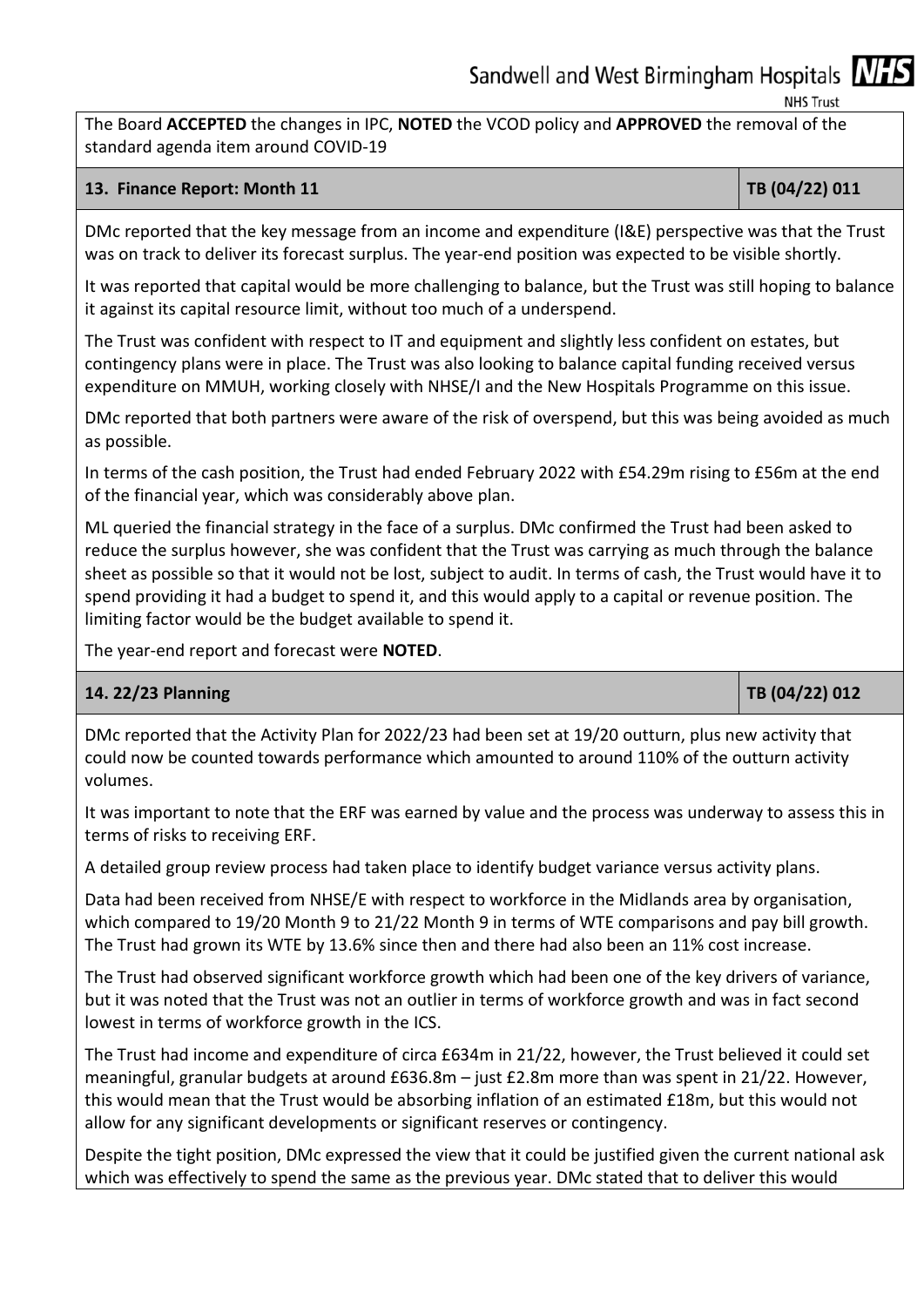**NHS Trust** 

require a huge reduction in the Trust's cost run rates to be able to absorb inflation and would require very careful financial management.

The Trust was pushing for this to be the start point for all providers in the system because of the systemwide control total consideration and therefore, consistency would be important.

Detailed system work was currently ongoing with respect to the expenditure position of ERF and energy – the Trust was a huge outlier on energy costs.

Income was £604m compared to £635m in 21/22 – a £31m fall which was the driver of a current draft deficit position of around £30m for the organisation.

The £31m drop was made up of £20m from the system block and £11m from the Trust's internal 'other' income. Therefore, it would be important to maximise this other revenue.

In summary, DMc commented that unless the overall [local] system could be balanced and access to more block income could be found, the Trust might have to set a deficit plan. However, DMc expressed the view that the focus would be on making sure that the balance of risk across the system was fair.

In terms of the Capital Plan, the Trust had been given £19m as a budget against a plan of £23.7m. There were also system funds of £20m for Community Diagnostic Centres and IT. Access to this, however, was currently unclear.

DMc reported there would be a CEO session on 11<sup>th</sup> April 2022 to discuss the system position. An Extraordinary Board meeting would also be held on 20<sup>th</sup> April 2022 and a planned submission made on 28<sup>th</sup> April 2022.

MH queried preparation for the CEO meeting. DMc stated that new financial leadership within the system had been engaging well with the Trust and daily finance planning calls had been held.

In response to a query from ML, DMc confirmed that if the Trust set a deficit plan of £30m, working capital and capital cash balances would be drained. DMc expressed confidence that an NHS Trust would never be allowed to run out of cash but advised that the Trust ought to look to avoid this situation.

MHa queried whether the Trust had enough schemes ready to be able to meet the CIP target. DMc reported that good progress had been made and currently, there were around £6m of schemes fully written up. Opportunities had been identified of between £10m and £17m, but there was a lot more work required.

DMc stated that one of the considerations as a system was the feasibility of setting a higher CIP target but this would have to be realistic given the extra costs from COVID etc. to ensure it satisfied the efficiency requirements.

RBe stated that he was confident that the figures presented delivered on the 2022/23 national planning priorities and activity assumptions and was also confident that every stone had been turned in their preparation.

The Board **NOTED** the plan.

### **15. Maternity Improvement Plan TB (04/22) 013**

MR referenced the new Ockenden Report (previously mentioned) and made the following points to note:

The Trust would be expected to conduct a Gap analysis and prepare an action plan with respect to the immediate and essential actions included in the new report. MR reported this was currently underway.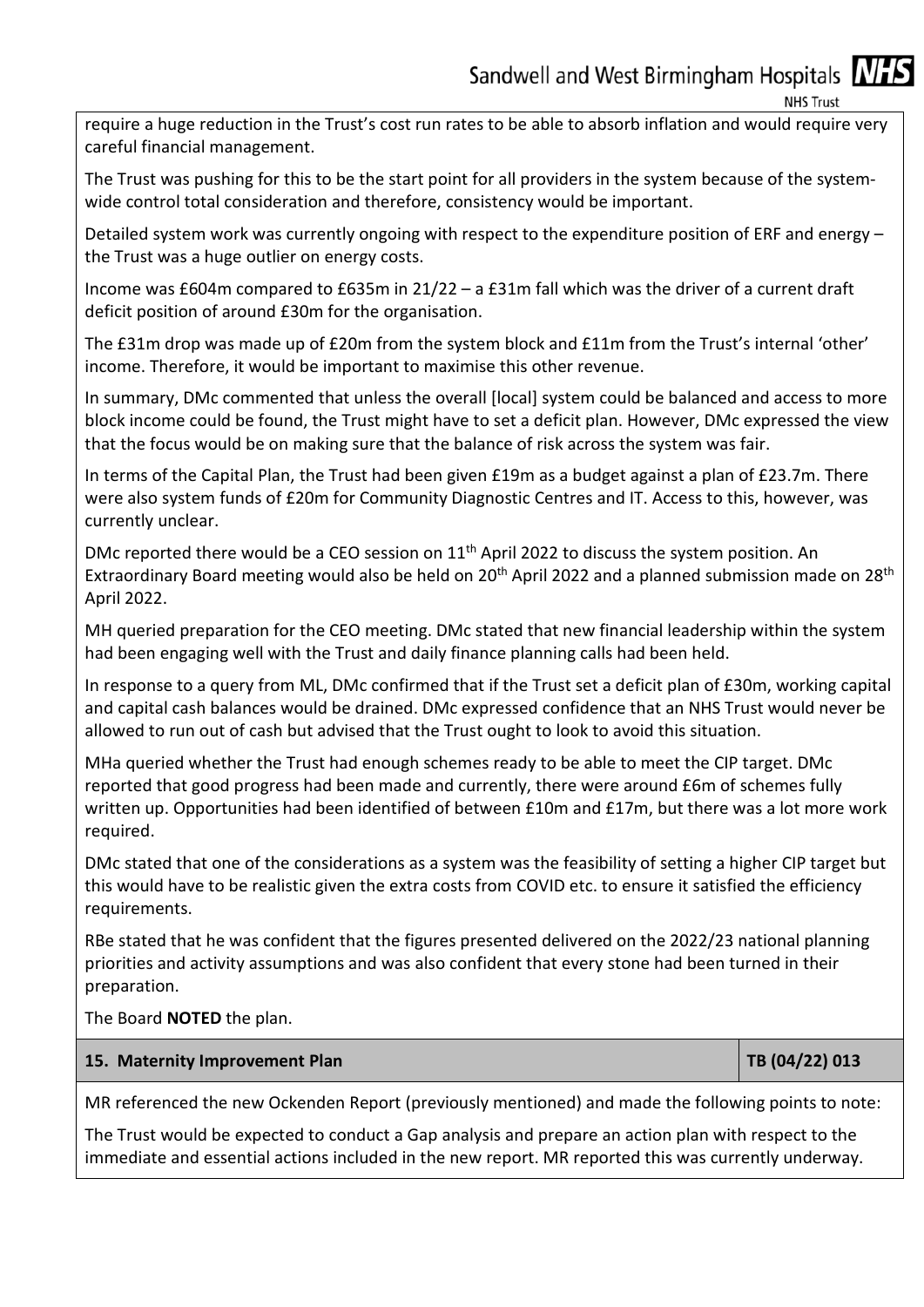**NHS Trust** 

The main findings of the report would be shared with staff. The action plan/next steps would be presented to the next Q&S Committee meeting and to the May 2022 Trust Board.

The paper set out the Trust's position in relation to the first Ockenden Report and its seven immediate and essential actions – all were 'green'.

In terms of the Maternity workforce plans, an analysis of the Trust's Community Midwifery service and its future staffing would be discussed by the Trust Board in May 2022. MR commented that staffing had been heavily referenced in the new Ockenden Report with respect to continuity of care particularly.

MR also highlighted the Safety Champions update in the paper.

HH commented that the Trust would be declaring compliance with the seven immediate and essential actions in terms of the plans being in place and then the Trust would need to work towards embedding the plans going forward. Compliance had also been declared against the original Kirkup Report (Morecambe Bay).

HH reported that in reviewing the new Ockenden Report, the Trust would need to be mindful that it would be built upon. The Kirkup Report into East Kent would be released in the next few months and a report into Nottingham Maternity Services would be released in the early months of 2023.

HH stated that improvements had been made thanks to investment into the governance team and the Trust's philosophy for transparency and shared learning across the service. She reported that listening and communicating across families, communities and staff had been done in ways that had never been done before and had been championed by the EDI lead midwife, senior team and 'Maternity Voices' partnerships.

HH expressed the view that the present time was a defining moment for Maternity Services, Trusts and systems in terms of how they move forward in memory of those lives lost and for bereaved families. She acknowledged that it had been an extremely difficult time for Maternity Services and for patients, families and the workforce.

JV queried whether higher levels of anxiety in patients had been observed since publication of the Ockenden Report. HH reported that this wasn't the case but commented that bereavement midwives continued to work closely with bereaved families and said that lines of communication were now much more clearly defined. Staff had also been supported with walkabouts and listening events.

LW raised the progress of the Freedom to Speak Up campaign in the department. HH responded that each area now had a Safety Champion representative that reported to Safety Champion meetings. A WhatsApp group for staff had been established by the EDI lead and had been well received.

MHa queried how Maternity Services would provide continuity of care with the staffing challenges identified. LK commented that doula support was being investigated to help provide continuity of care.

The Board **ACCEPTED** the benchmarking data and **APPROVED** the framework.

| Our people                |                |
|---------------------------|----------------|
| 16. Our People: Dashboard | TB (04/22) 014 |
|                           |                |

FM referred to the Staff Survey results which would be discussed later in the agenda (Item 19). She also highlighted there had been a further deterioration in the Trust's turnover levels in the last reported month.

A plan was in place which followed a QI approach approved by the POD Committee.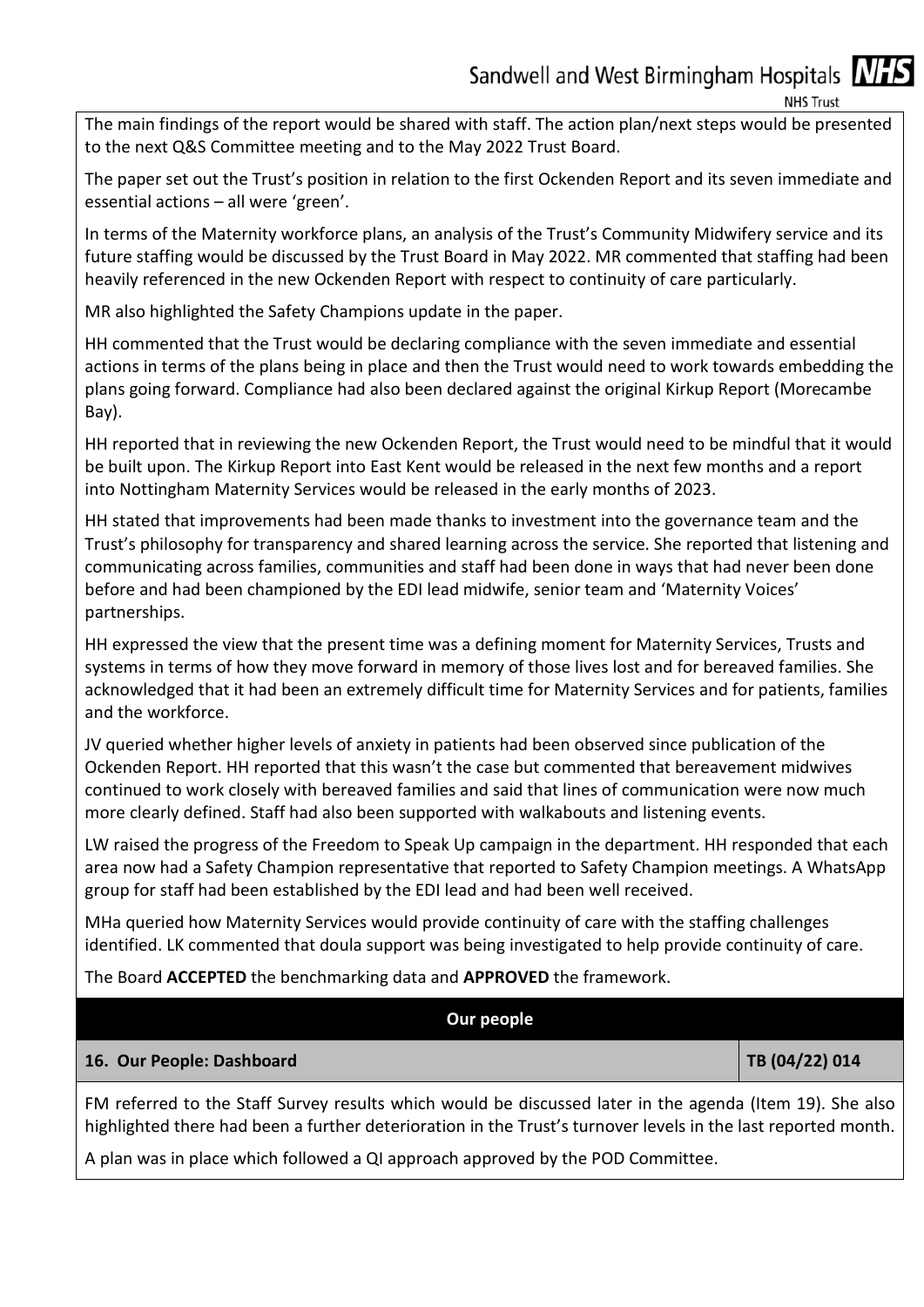**NHS Trust** 

JV expressed the view that it would be helpful to have some benchmarking information in the metrics provided. FM agreed to provide further information for the POD Committee.

**17.** Receive the update from the **People and Operational Development Committee**  held on 23rd March 2022 **TB (04/22) 015** 

LW referred Board members to the paper and highlighted the following points to note:

### **Staff Survey**

LW reported that the Staff Survey was a continuing concern for the POD Committee. The issue remained a challenge for the organisation overall and had shown a pattern of decline over the last few years.

POD Committee had recommended that the Board receive the results after reviewing them in detail. LW reported that it intended to work with exemplar Trusts that had achieved significant improvement.

She expressed the view that it would be prudent to seek expert advice around the Staff Survey because it did not appear to be moving in the right direction.

LW further reported that immediate action had been directed towards some of the EDI related results and some of the Staff Survey questions about fairness.

LW commented that it was an issue the Board should monitor closely. She stated that the Committee could only give partial assurance on its confidence in relation to the matter.

### **MMUH**

LW reported that the Committee had conducted a lengthy discussion following an MMUH-focused presentation identifying the key areas of recruitment, phasing and feasibility.

It was noted that capacity would be required to undertake a significant amount of OD and change management.

Recruitment had been discussed and whether external help would be required, along with ICS and collaboration. Discussion points had included HR capacity and the skillsets required to recruit into specialist roles.

FM reported that the capacity issues had been identified in terms of the recruitment processing volumes. She acknowledged the specialist skillsets and assured the Board that HR was clear about the requirement and discussions were ongoing with the executive team.

ML expressed the view that recruitment would be an enormous task and would require support.

| 18. Receive the update from the Charitable Funds Committee held on 23rd March | $\vert$ TB (04/22) 016 |
|-------------------------------------------------------------------------------|------------------------|
| 2022                                                                          |                        |

WZ referred Board members to the paper and highlighted two items as follows:

- DMc and her team had been tasked to work with the Charity team on revising the income and expenditure cashflow plans based on the 21/22 actuals.
- In terms of discussions with respect to the Charity becoming independent, it was reported that this move had been taken by a number of hospital Trusts around the country. Key risks would be

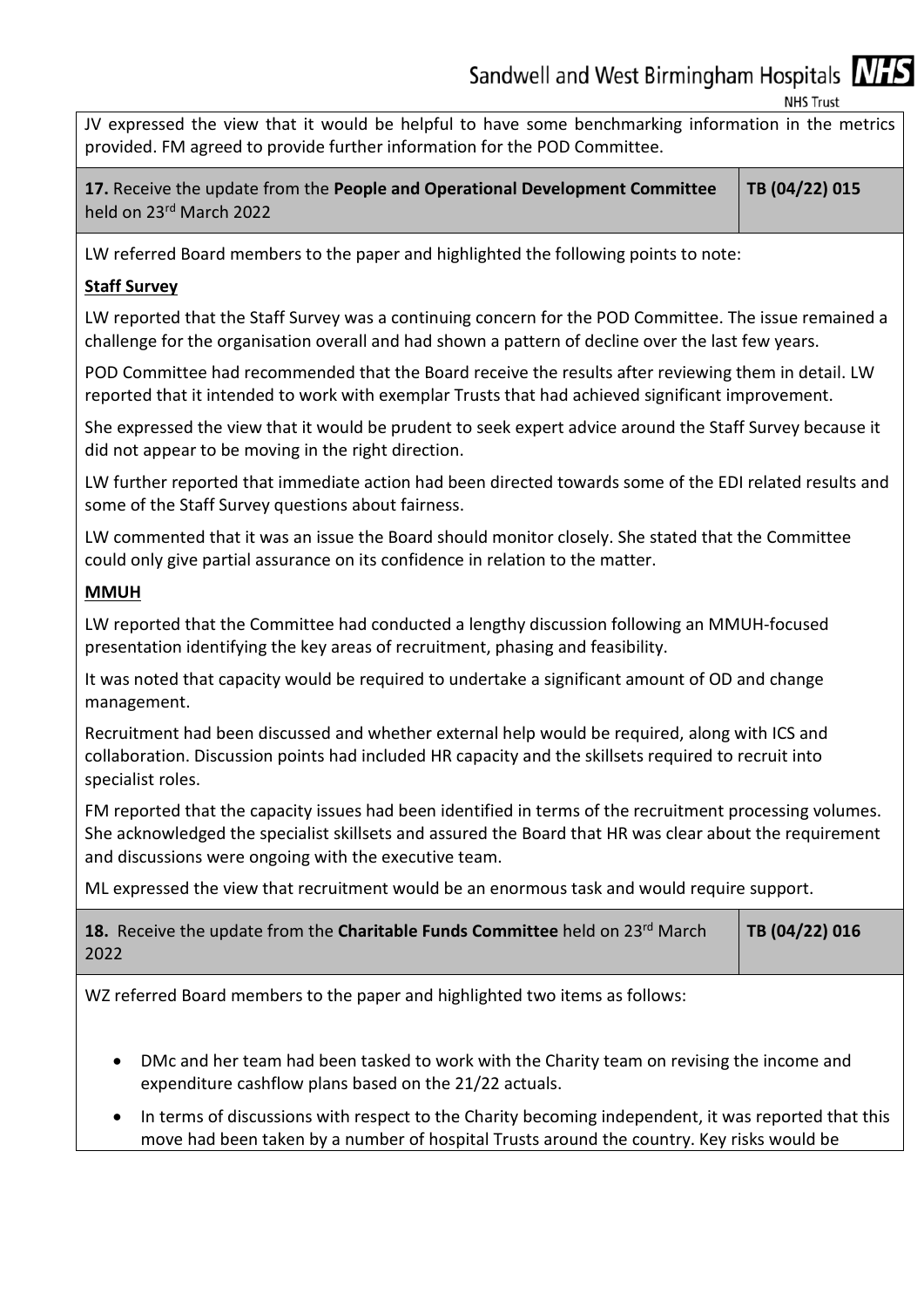**NHS Trust** 

forwarded to the Audit & Risk Management Committee for review. WZ advised that a recommendation would be brought back to Trust Board at a later date.

### **19. Staff Survey Report TB (04/22) 017**

The paper was taken as read. RW advised that the Staff Survey had revealed a deterioration in most areas which was consistent with other similar organisations this year.

However, the concern was that the Trust's results for the previous year had been below average, and the current results had shown a further deterioration against that benchmark group (other Acute and Community Trusts).

The POD Committee had discussed the issue in detail and had recommended that the Trust try to learn from other Trusts. RW reported that three Trusts had been identified and approached to assist learning, including to provide opportunities for Board members to be involved in a learning session with other organisations.

RW stated that it was clear the Trust would need to do something very different to what had been done previously. Work was ongoing to meet the Trust's strategic 'people' objective and RW commented that the Staff Survey and the quarterly Pulse Survey ought to be used as evidence of progress and achievement in this area.

The two initial focus areas for improvement were inclusion and fairness. Fairness had been referenced in relation to fair recruitment practices and promotion opportunities.

Some positive listening events had been held with clinical groups which had helped progress local initiatives within groups and directorates.

DN queried what fundamental messages for the organisation had emerged from the Survey results. RW expressed the view that the Trust appeared to be falling behind in terms of staff experience to the extent that it could not say it was a good place to work. The Trust scored among the worst for inclusion compared to other organisations which was disappointing given the diversity of the workforce and the communities served by the Trust.

The Pulse Survey had revealed the Trust was also low scoring when it came to staff recommending it as a place to work. Involvement in terms of having an impact on work areas also scored low.

ML queried what the Trust was doing differently to turn the dial on the issue. LW stated that staff didn't feel safe and healthy or engaged in the decision-making. Further, staff didn't feel that their voice counted and neither did they feel part of a team. They also didn't feel there was a fair career progression process.

FM stated that equity and fairness, lack of transparency and accessibility of opportunities in relation to recruitment and promotion opportunities should be focus areas for improvement to signal a reset to staff. This would be the focus of the plan being presented to POD Committee in May 2022.

FM also raised the importance of good communication at all levels of management on a day-to-day basis and suggested it was having a big impact on how the Trust was being perceived and would need to be addressed. She supported the idea of getting inspiration from other Trusts who had succeeded in this area.

### **20. Freedom to Speak Up Report TB (04/22) 018**

DMc drew attention to the link between the Freedom to Speak Up Report and staff satisfaction. It was reported that the Freedom to Speak Up campaign would be freshly launched in the organisation and a new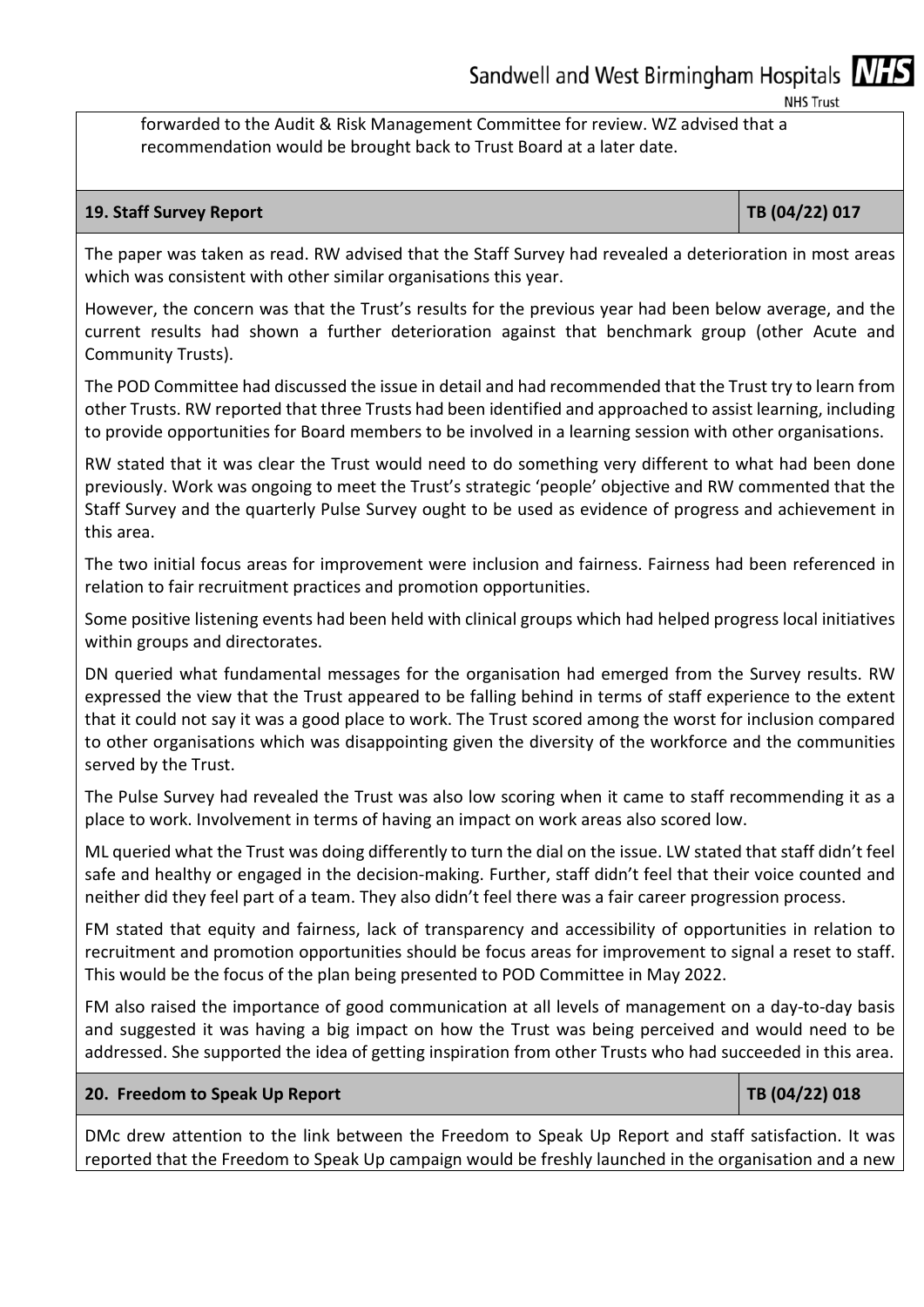**NHS Trust** 

lead for the campaign would be taking up their post in the next few weeks, supported by DMc (executive) and LW (Non-executive).

DMc stated that the ambition would be to lead the way nationally and be one of the best.

The paper included full self-assessment best practice guidance. A 30, 60, 90-day plan had been produced.

LW commented there was a team of very committed [Freedom to Speak Up] guardians in place which was a positive. She expressed confidence that the plan could be delivered.

DB expressed the view that priorities should be worked out and aggressively pursued.

### **Our population**

### **21. Our Population: Dashboard Communisties (Verbal Article 2018)** Verbal **Verbal**

DF referred Board members to the paper and highlighted discharge performance which had improved to the extent it was among the best in the system.

However, a risk was that the funding package for discharge flow for the coming year was not complete. The funding had been withdrawn nationally, however, the Trust had support from the system, but this would be for a shorter period of time (3 or 6 months to be confirmed).

Secondly, there was a crisis within the third sector care market workforce that was aligned to the Local Authority. DF commented that this would be addressed with the development of a workforce plan.

### **22.** Receive the update from the Integration Committee held on 23<sup>rd</sup> March 2022 **TB (04/22) 020**

WZ reported that the inaugural Committee meeting had agreed Terms of Reference which were still a work in progress because there were external partners who would be invited to join the Committee at a later date, when it was more settled.

Work would commence on agreeing the Committee's metrics at the next meeting.

WZ highlighted two key areas:

- Given the Trust's key role for place in Sandwell, WZ expressed the view that it would be important for this to develop momentum. Getting work aligned with the Primary Care team at the CCG would be paramount to success.
- The Committee had also discussed potential interventions (internal and external) to address the possible shortfall of beds at MMUH. However, the Committee had been assured that the amount of work directed at this by executives was proportionate to the requirement which was a positive.

WZ commented that the new Committee had made a positive start.

DN queried consideration of West Birmingham. WZ agreed that the Trust maintain a strong presence in West Birmingham whilst acknowledging that its role was slightly different in that area.

**23. Levelling Up White Paper Report TB (04/22) 021**  TB (04/22) 021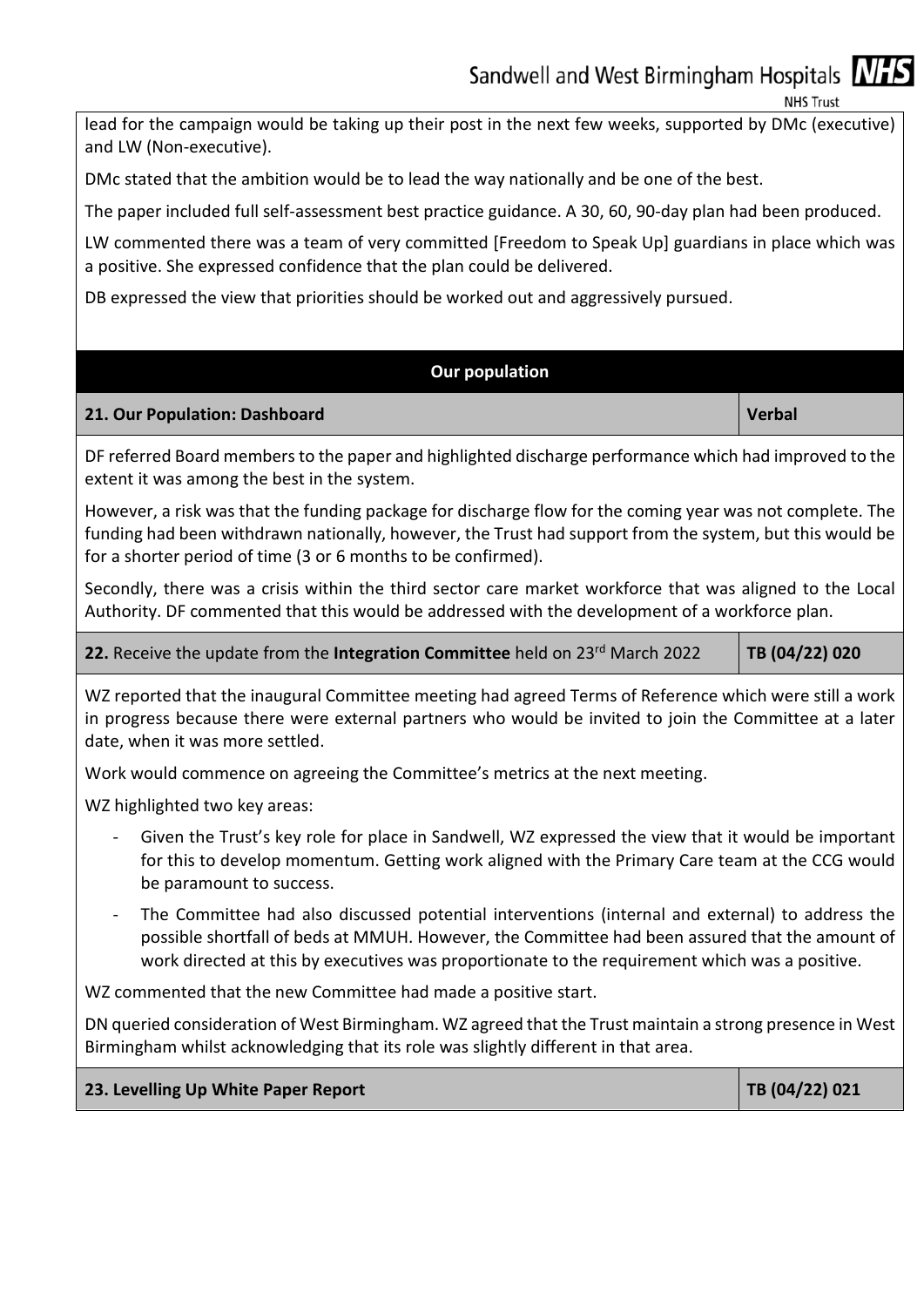**NHS Trust** 

The paper was noted. DF commented that the paper served as guidance for the next set of business for the Integration Committee and had been based on the national levelling up strategy which had identified 12 missions.

DF commented the Trust had coverage across all the missions but also had opportunities to grow in these areas. He cautioned the Trust would need to be very mindful of 'scope creep' and advised that the Trust would need to influence the Local Authorities to draw down monies to do the work.

DN suggested the Integration Committee should consider the work of the Provider Collaborative across the Black Country as a powerful mechanism for spreading good practice.

| 24. Place Based Partnership Paper | TB (04/22) 022 |
|-----------------------------------|----------------|
|-----------------------------------|----------------|

DF referred to the paper which updated the Board on the development of the Sandwell Health and Care Partnership (SHCP) with brief analysis of the progress against the 7 key themes agreed for 21/22. A further more detailed update was given regarding the current position against the core themes for 22/23

There were three key parts:

### **Sandwell Health and Care Partnership (SHCP) – Looking back:**

- The transferral of the local CCG team into place had been unresolved from the previous year. DF reported this was now doing the Trust material harm because there were fewer people on the ground. It had been raised as an escalation issue at the System Board.
- Due diligence on the financial transfer was also unresolved because the White Paper did not deliver the Trust into the right place for  $1<sup>st</sup>$  April and would be carried forward.

### **Looking forward:**

- Due diligence would be carried forward
- The Well-Led framework would be utilised to test the Trust's readiness for accountability.
- In terms of the deployment of the operational planning guidance, the Trust had now mapped 200 virtual beds as part of the Virtual Ward work. Other operational measures would also be mapped.

### **Collaborative delivery model:**

The model would focus on the four key areas of resilient communities, town teams, intermediate care and care navigation. Measures would enable progress to be tracked.

DF reported there was a developing maturity to the relationship with GPS in Ladywood and Perry Barr. It was hoped that a report could be brought to the May 2022 Board in terms of explaining the relationship with the GPs on the MMUH pathways and the development of the strategic alliance of GPs who were keen to be closer to the Trust.

The Board **NOTED** progress and supported the plans going forward

### **Governance**

### **25. Fit and Proper Persons test: Chairs Annual Declaration and Register of Interests TB (04/22) 023**

DCo confirmed that all fit and proper persons checks had been carried out and were satisfactory and all declarations of interests were up to date.